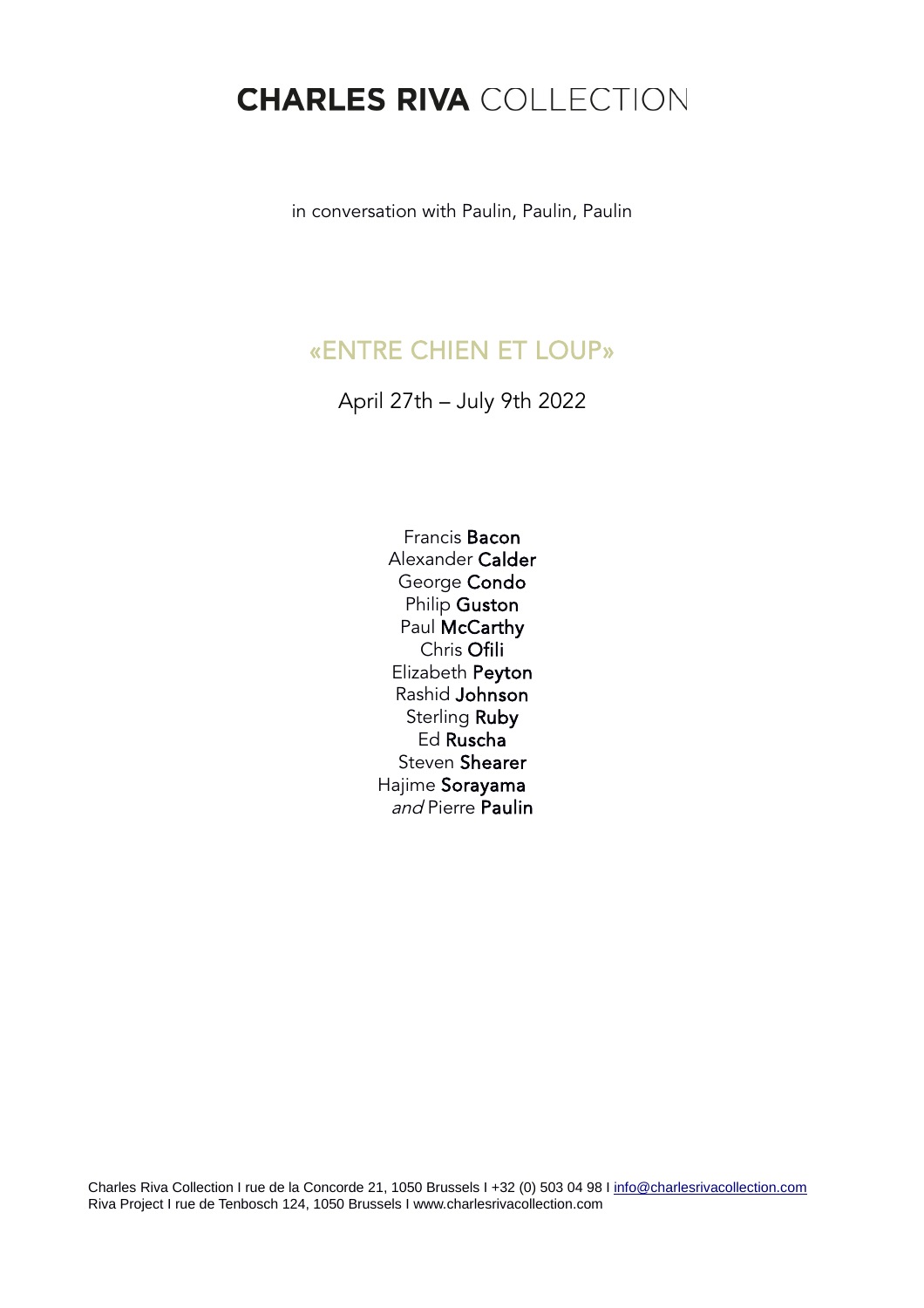## Jérôme Neutres<sup>[1](#page-1-0)</sup>

 Charles Riva is a bold and creative collector, which sets him apart in an ecosystem of art collectors that is increasingly made up of cautious and often overly conservative investors. Truly inspired and curious about everything, he knows how to breathe in the air of the times and go with trends underlying the evolution of art collections. Over the years, his exhibitions in the Riva Collection space in Brussels have caught the eye of a demanding public of art lovers through their ambitious projects and professional results. I am proud to have curated one of these exhibitions, Sun Women in 2019, which presented an anthology of female abstraction from Joan Mitchell to Jacqueline Humphries. Today's deliberately heterogeneous exhibition brings together works by some extraordinary distinguished artists such as Calder, Bacon, Guston, Condo, Ruscha, McCarthy or Sterling Ruby, and presents them on an equal level with a collection of furniture by Pierre Paulin, making a statement as important as it is poetic. Paulin's creations are works of art like the others, you immediately realise while walking through this beautiful exhibition, which shows pieces not often seen by the general public, thanks to a collaboration with the family business Paulin, Paulin, Paulin, who manage the estate and archives of the artist, who died in 2009. Such as the *Miami* table, a square table with integrated seats and floor, designed by Paulin in 1968, whose model is in the collections of the Centre Pompidou. This revolutionary modular table was not produced until 2014, when it was presented at Art Basel. The Dune sofa is also modular and can be put together in a variety of ways, assuming different shapes depending on how it has been assembled - like sand being shaped on the dunes… A Paulin sofa is poetry you can sit on. The furniture has meaning; the decor becomes a narrative. The exhibition also presents a set of furniture (desk, chair, table, lamp) designed for the Elysée Palace in 1984 during François Mitterrand's presidency. Let's sit down at the desk. This worktable has a blue lacquered metallic structure, and is finished with blue leather, blue lacquered wood and strips of pink aluminium. Blue is the colour of France: 'French blue' was first called 'Royal Blue' because

<span id="page-1-0"></span>1 Exhibition curator, former Director of La Réunion des Musées Nationaux-Grand Palais and former President of the Musée du Luxembourg. Author of numerous essays on art.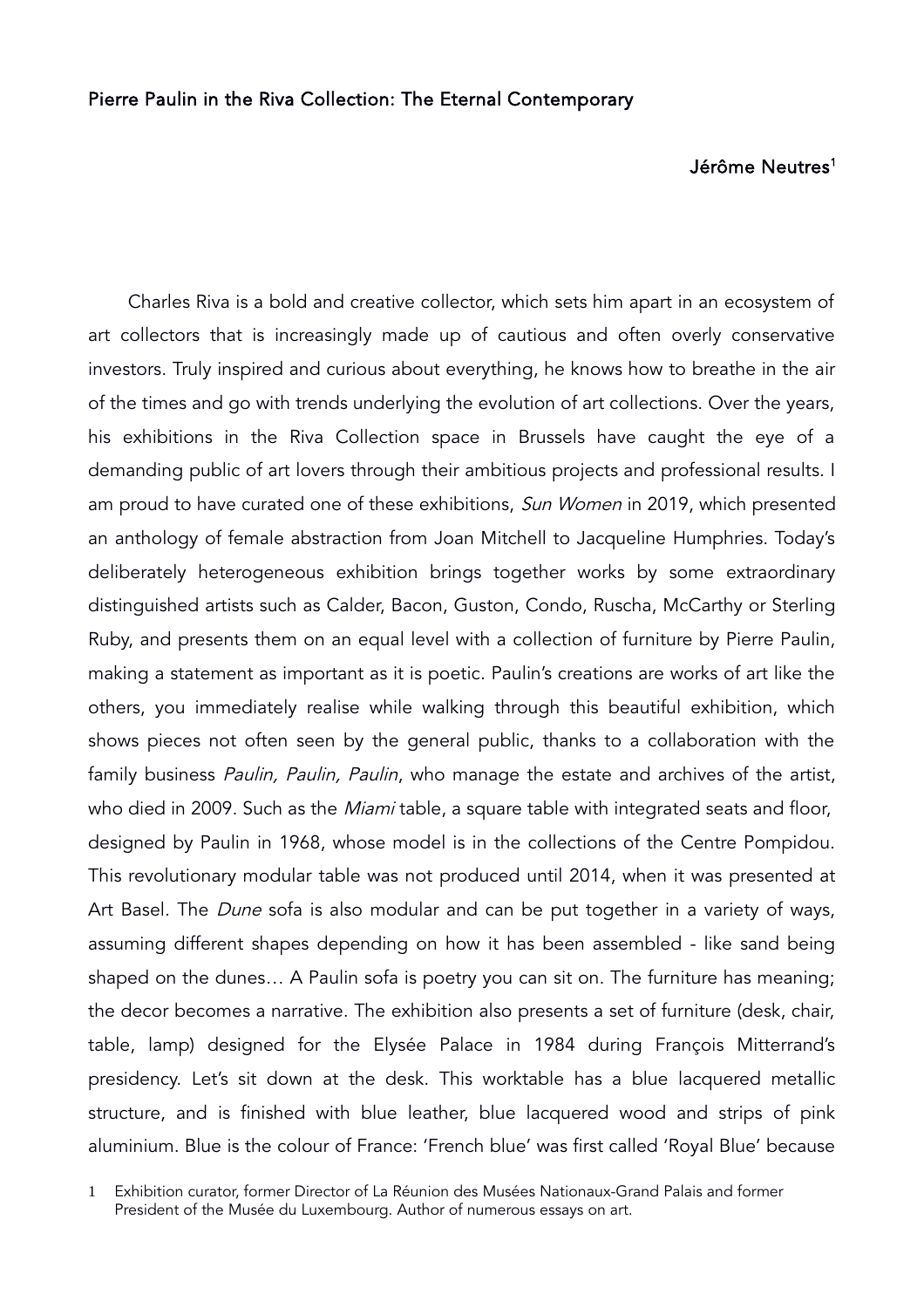it was the colour of the uniform of the French Guard regiments. Royal blue dominates this piece of furniture made for a monarch-president of a republic that has never ceased to mimic the old regime.

 It was long considered the ultimate pitfall for a work of art to display a 'decorative' character. A horrible word, a contemptuous term frequently used by bloodthirsty critics to assassinate a young artist. Yet previously, notably during the Belle Époque, being 'decorative' was a quality of excellence that on the contrary was used to select the best in art. 'Art must be decorative' declared the painter Maurice Denis, the prince of the Nabi movement. For Charles Riva, Paulin's furniture is a visual work of the same importance as the paintings in his collection. And not just any paintings: Charles Riva's ambitious curating sets a very high standard in this exhibition by creating a platform of unprecedented dialogue with contemporary masters such as Calder and Bacon, and present day masters such as Ruby and Condo. The collector showcases a range of iconic works by artists whose stylistic identities are as strong as Paulin's. The 'classics' of the contemporary era, Calder, Ruscha, Bacon, as well as the stars of our time,

George Condo, Sterling Ruby, Rashid Johnson, are all characterised by their immediately recognisable visual forms. It is striking to notice how Pierre Paulin converses equally well with them all. The Riva Collection juxtaposes artists who come from very different origins and generations and who have all created their works in special contexts. However this eclectic display reveals a dimension of universality in Paulin's artistic vocabulary, where the forms match and interact with Charles Riva's paintings. Paulin's furniture enters a dialogue with Calder's sober poetry just as easily as with McCarthy's provocative humour. From these encounters, Paulin emerges as an artist who resists all periods and styles, an eternal contemporary. In this respect Paulin joins with Calder's lasting contemporaneity, whose sublime mobile Black Circle Black Triangle 1961 floats majestically above Paulin's Alpha living room, which is installed for the occasion on the unforgettable *Diwan* rug, which, extending onto the wall, appears to envelope the room. *Diwan* is a rug made in Aubusson in 1992, reminding us that pictures on the ground used to be hung on walls and called tapestries. Airy and poetic, Calder and Paulin's masterpieces together make a composition suspended above time. On the edges of the same room, two little paintings bear an idiosyncratic light: a Lamp by Guston (1979) and a steak painted on a poster Texas (1962) by Ruscha appear like counterpoints in the room, which itself becomes an artistic installation, bringing face to face the many creative mediums and artists, each of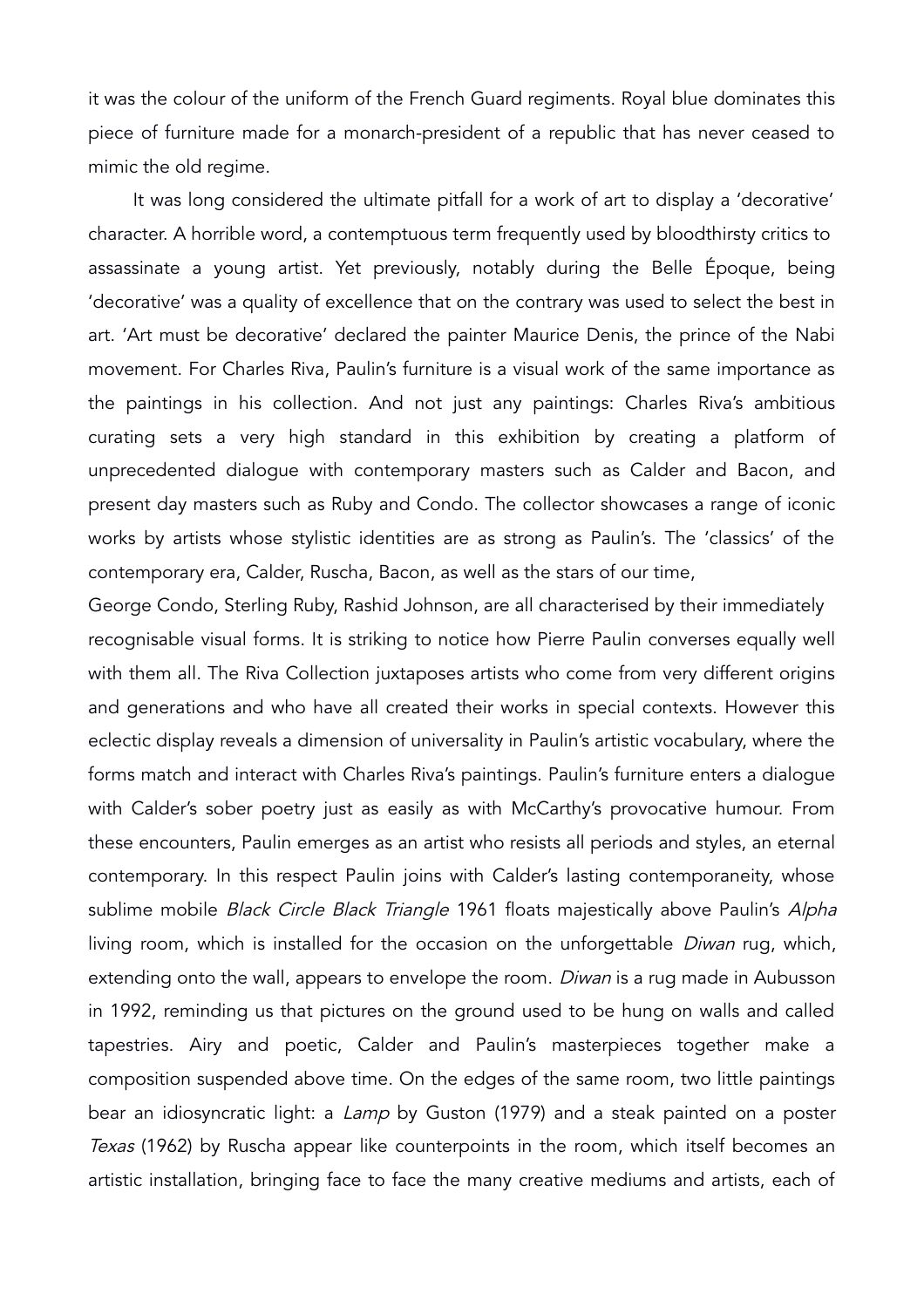whom reinvented their art during their time. This is perhaps the DNA in all the artists shown in this exhibition: major figures in painting, sculpture and design, who each in their own way pushed the boundaries and limits of their disciplines, breaking the rules to create new forms – magnificently 'undisciplined' artists. Calder, like Bacon, was for a long time viewed with suspicion by the art academies and conformists; Condo and McCarthy likewise; not to mention Paulin, who had to wait for posterity before being shown in art galleries amidst other pioneering artists whose concern for inventing new forms and new images he shared. The other point in common for the prestigious 'guests' in Charles Riva's exhibition is that each one embodies a chapter in the history of contemporary art. Charles Riva has convened a meeting of giants, transforming his house into a brief history of multitude forms of modernity. The contrasting elements are all the more powerful for their strong identities. These artists can often be explosive, creating a kind of visual fireworks of extraordinarily diverse colour and form. This variety of form itself illustrates the history of contemporary art, marked like no other time by the broad range of creative possibilities. Pierre Paulin's creations, the central theme of the exhibition, the basis for the intersecting dialogues, prove this point with their astonishing creativity and the designer's renewed ideas between one piece and the next.

Most of Paulin's objects exhibited here were made for the exhibition by Paulin, Paulin, Paulin, who actively continue to produce editions by the artist, some of which were never produced during his lifetime, as they did not get beyond model or prototype stage. Designers have this advantage over painters, as do sculptors: it is possible to make posthumous reproductions of bronzes by Rodin and Brancusi, just as it is still possible to make a chair by Paulin – in very limited editions. The ability to be reproduced, intrinsic to object design, enables its perennial diffusion. A precious feature in an art world which has become globalised since the end of the 20th century, with more and more collectors – which is to be welcomed – who share a certain number of common references beyond national borders, those of the History of Art. François Mitterrand's desk, which is now the desk in the Minister of Culture's office, is exhibited today in the Riva Collection, before perhaps one day going to a collector's home in New York or Beijing, or to a museum. Paulin's poetry can be seen in two places simultaneously: designers naturally develop the gift of ubiquity which gives us access to a masterpiece like the desk of the French president without having to request an appointment. This was already the case with the